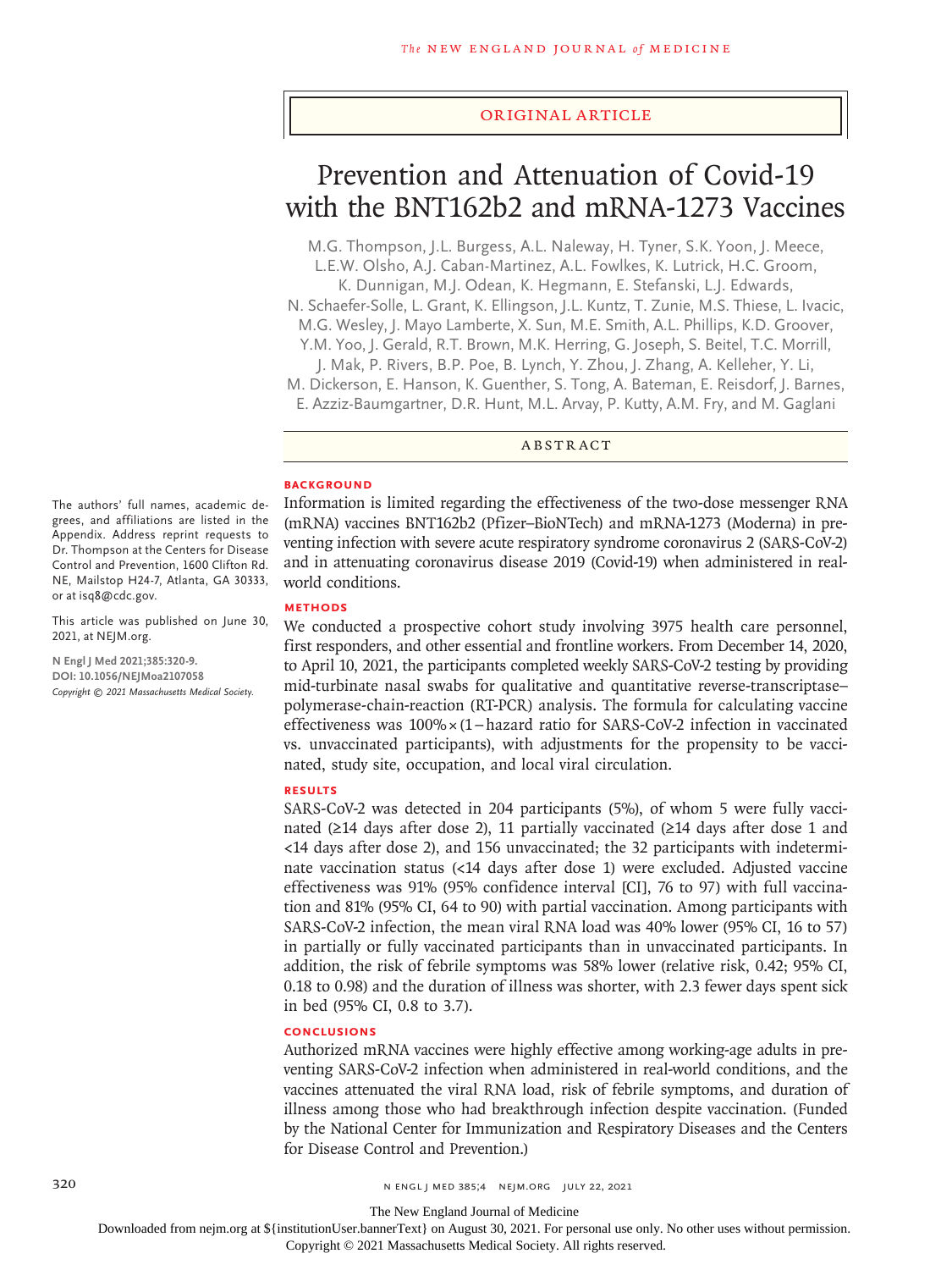HE TWO-DOSE MESSENGER RNA (MRNA) vaccines BNT162b2 (Pfizer-BioNTech) and mRNA-1273 (Moderna) were shown to be highly effective in preventing symptomatic infecvaccines BNT162b2 (Pfizer–BioNTech) and mRNA-1273 (Moderna) were shown to be tion with severe acute respiratory syndrome coronavirus 2 (SARS-CoV-2) in randomized, placebo-controlled, phase 3 efficacy trials.1,2 Recently, we reported interim estimates of the effectiveness of mRNA vaccines in preventing symptomatic and asymptomatic SARS-CoV-2 infection when administered in real-world conditions, which showed benefits similar to those observed in the efficacy trials.<sup>3</sup> Less is known about the potentially important secondary benefits of mRNA vaccines, including possible reductions in the severity of coronavirus disease 2019 (Covid-19), viral RNA load, and duration of viral RNA detection.

In conducting a prospective cohort study involving health care personnel, first responders, and other essential and frontline workers in six U.S. states, we had three aims. First, we estimated the effectiveness of mRNA vaccines in preventing SARS-CoV-2 infection with partial and full vaccination, with adjustments for the propensity to be vaccinated and local viral circulation. Second, among participants with laboratory-confirmed SARS-CoV-2 infection, we compared the mean viral RNA load in participants who were partially or fully vaccinated with the level in participants who were unvaccinated. Third, among participants with SARS-CoV-2 infection, we compared the frequency of febrile symptoms and the duration of illness in partially or fully vaccinated participants with those outcomes in unvaccinated participants.

# Methods

### **Study Population**

The HEROES-RECOVER network includes prospective cohorts from two studies: HEROES (the Arizona Healthcare, Emergency Response, and Other Essential Workers Surveillance Study) and RECOVER (Research on the Epidemiology of SARS-CoV-2 in Essential Response Personnel). The network was initiated in July 2020 and has a shared protocol, described previously and outlined in the Methods section of the Supplementary Appendix (available with the full text of this article at NEJM.org). Participants were enrolled in six U.S. states: Arizona (Phoenix, Tucson, and other areas), Florida (Miami), Minnesota (Duluth), Oregon (Portland), Texas (Temple), and Utah (Salt

Lake City). To minimize potential selection biases, recruitment of participants was stratified according to site, sex, age group, and occupation. The data for this analysis were collected from December 14, 2020, to April 10, 2021. All participants provided written informed consent. The individual protocols for the RECOVER study and the HEROES study were reviewed and approved by the institutional review boards at participating sites or under a reliance agreement.

#### **Participant-Reported Outcome Measures**

Sociodemographic and health characteristics were reported by the participants in electronic surveys completed at enrollment. Each month, participants reported their potential exposure to SARS-CoV-2 and their use of face masks and other employer-recommended personal protective equipment (PPE) according to four measures: hours of close contact with (within 3 feet [1 m] of) others at work (coworkers, customers, patients, or the public) in the previous 7 days; the percentage of time using PPE during those hours of close contact at work; hours of close contact with someone suspected or confirmed to have Covid-19 at work, at home, or in the community in the previous 7 days; and the percentage of time using PPE during those hours of close contact with the virus.

Active surveillance for symptoms associated with Covid-19 — defined as fever, chills, cough, shortness of breath, sore throat, diarrhea, muscle aches, or a change in smell or taste — was conducted through weekly text messages, emails, and reports obtained directly from the participant or from medical records. When a Covid-19– like illness was identified, participants completed electronic surveys at the beginning and end of the illness to indicate the date of symptom onset, symptoms, temperatures, the number of days spent sick in bed for at least half the day, the receipt of medical care, and the last day of symptoms. Febrile symptoms associated with Covid-19 were defined as fever, feverishness, chills, or a measured temperature higher than 38°C.

## **Laboratory Methods**

Participants provided a mid-turbinate nasal swab weekly, regardless of whether they had symptoms associated with Covid-19, and provided an additional nasal swab and saliva specimen at the onset of a Covid-19–like illness. Supplies and instructions for participants were standardized across sites. Specimens were shipped on weekdays

n engl j med 385;4 nejm.org July 22, 2021 321

The New England Journal of Medicine

Downloaded from nejm.org at \${institutionUser.bannerText} on August 30, 2021. For personal use only. No other uses without permission.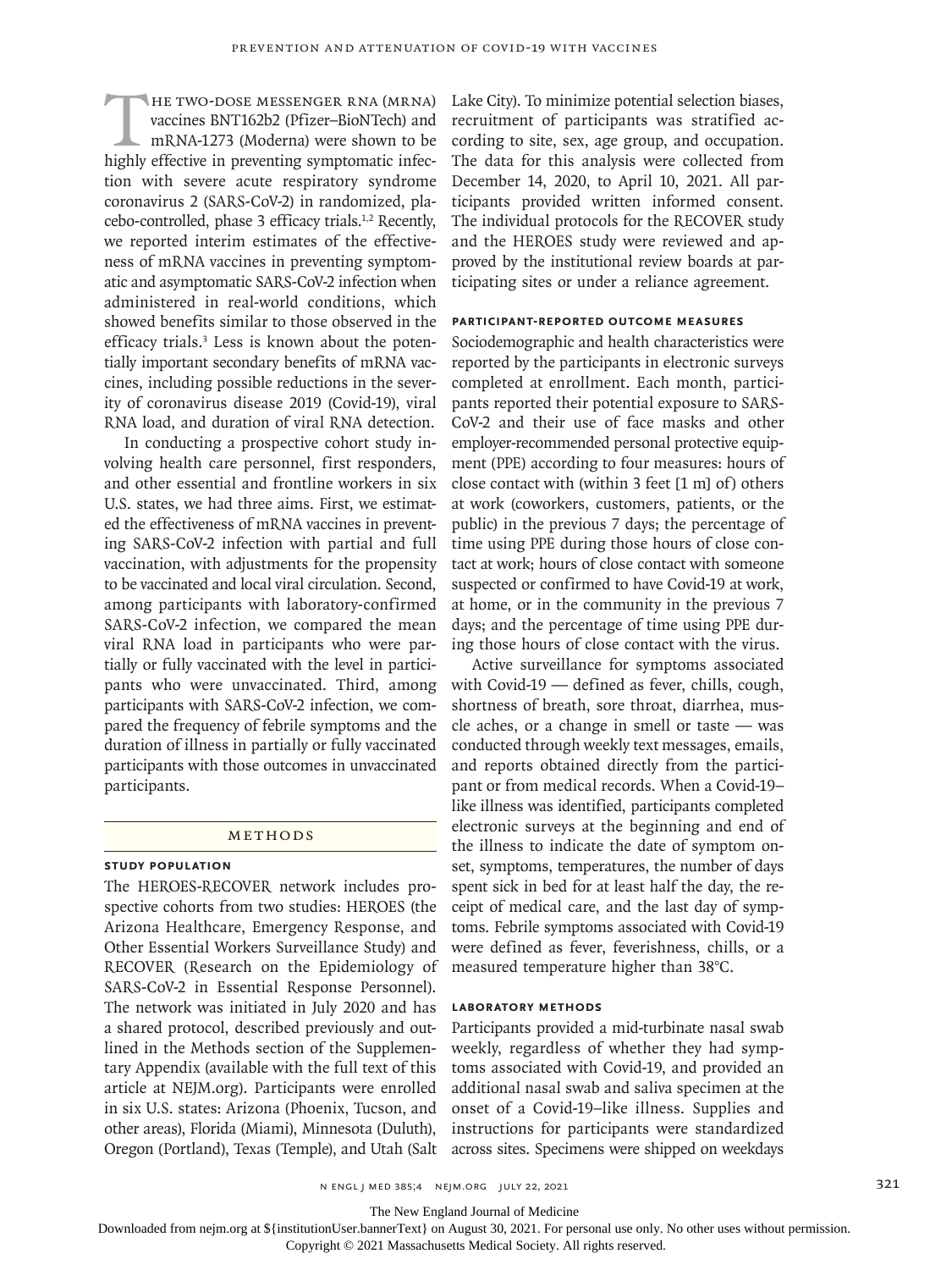on cold packs and were tested by means of qualitative reverse-transcriptase–polymerase-chainreaction (RT-PCR) assay at the Marshfield Clinic Research Institute (Marshfield, WI). Quantitative RT-PCR assays were conducted at the Wisconsin State Laboratory of Hygiene (Madison, WI). SARS-CoV-2 whole-genome sequencing was conducted at the Centers for Disease Control and Prevention, in accordance with previously published protocols,<sup>4</sup> for viruses detected in 22 participants who were infected at least 7 days after vaccine dose 1 (through March 3, 2021), as well as for viruses detected in 3 or 4 unvaccinated participants matched to each of those 22 participants in terms of site and testing date, as available (71 total matched participants). Viral lineages were categorized as variants of concern, variants of interest, or other. We compared the percentage of variants of concern (excluding variants of interest) in participants who were at least partially vaccinated (≥14 days after dose 1) with the percentage in participants who were unvaccinated.

# **Vaccination Status**

Covid-19 vaccination status was reported by the participants in electronic and telephone surveys and through direct upload of images of vaccination cards. In addition, data from electronic medical records, occupational health records, or state immunization registries were reviewed at the sites in Minnesota, Oregon, Texas, and Utah. At the time of specimen collection, participants were considered to be fully vaccinated (≥14 days after dose 2), partially vaccinated (≥14 days after dose 1 and <14 days after dose 2), or unvaccinated or to have indeterminate vaccination status (<14 days after dose 1).

# **Statistical Analysis**

The primary outcome was the time to RT-PCR– confirmed SARS-CoV-2 infection in vaccinated participants as compared with unvaccinated participants. Secondary outcomes included the viral RNA load, frequency of febrile symptoms, and duration of illness among participants with SARS-CoV-2 infection.

The effectiveness of mRNA vaccines was estimated for full vaccination and partial vaccination. Participants with indeterminate vaccination status were excluded from the analysis. Hazard ratios for SARS-CoV-2 infection in vaccinated participants as compared with unvaccinated participants were estimated with the Andersen–Gill extension of the Cox proportional hazards model, which accounted for time-varying vaccination status. Unadjusted vaccine effectiveness was calculated with the following formula: 100%× (1−hazard ratio). An adjusted vaccine effectiveness model accounted for potential confounding in vaccination status with the use of an inverse probability of treatment weighting approach.<sup>5</sup> Generalized boosted regression trees were used to estimate individual propensities to be at least partially vaccinated during each study week, on the basis of baseline sociodemographic and health characteristics and the most recent reports of potential virus exposure and PPE use (Table 1 and Table S2 in the Supplementary Appendix).6 Predicted propensities were then used to calculate stabilized weights. Cox proportional hazards models incorporated these stabilized weights, as well as covariates for site, occupation, and a daily indicator of local viral circulation, which was the percentage positive of all SARS-CoV-2 tests performed in the local county (Fig. S1). A sensitivity analysis removed person-days when participants had possible misclassification of vaccination status or infection or when the local viral circulation fell below 3%.

Because there was a relatively small number of breakthrough infections, for the evaluation of possible attenuation effects of vaccination, participants with RT-PCR–confirmed SARS-CoV-2 infection who were partially vaccinated and those who were fully vaccinated were combined into a single vaccinated group, and results for this group were compared with results for participants with SARS-CoV-2 infection who were unvaccinated. Means for the highest viral RNA load measured during infection were compared with the use of a Poisson model adjusted for days from symptom onset to specimen collection and for days with the specimen in transit to the laboratory. Dichotomous outcomes were compared with the use of binary log-logistic regression for the calculation of relative risks. Means for the duration of illness were compared with the use of Student's t-test under the assumption of unequal variances. All analyses were conducted with SAS software, version 9.4 (SAS Institute), and R software, version 4.0.2 (R Foundation for Statistical Computing).

322 **n ENGL j MED 385;4 NEJM.ORG JULY 22, 2021** 

The New England Journal of Medicine

Downloaded from nejm.org at \${institutionUser.bannerText} on August 30, 2021. For personal use only. No other uses without permission.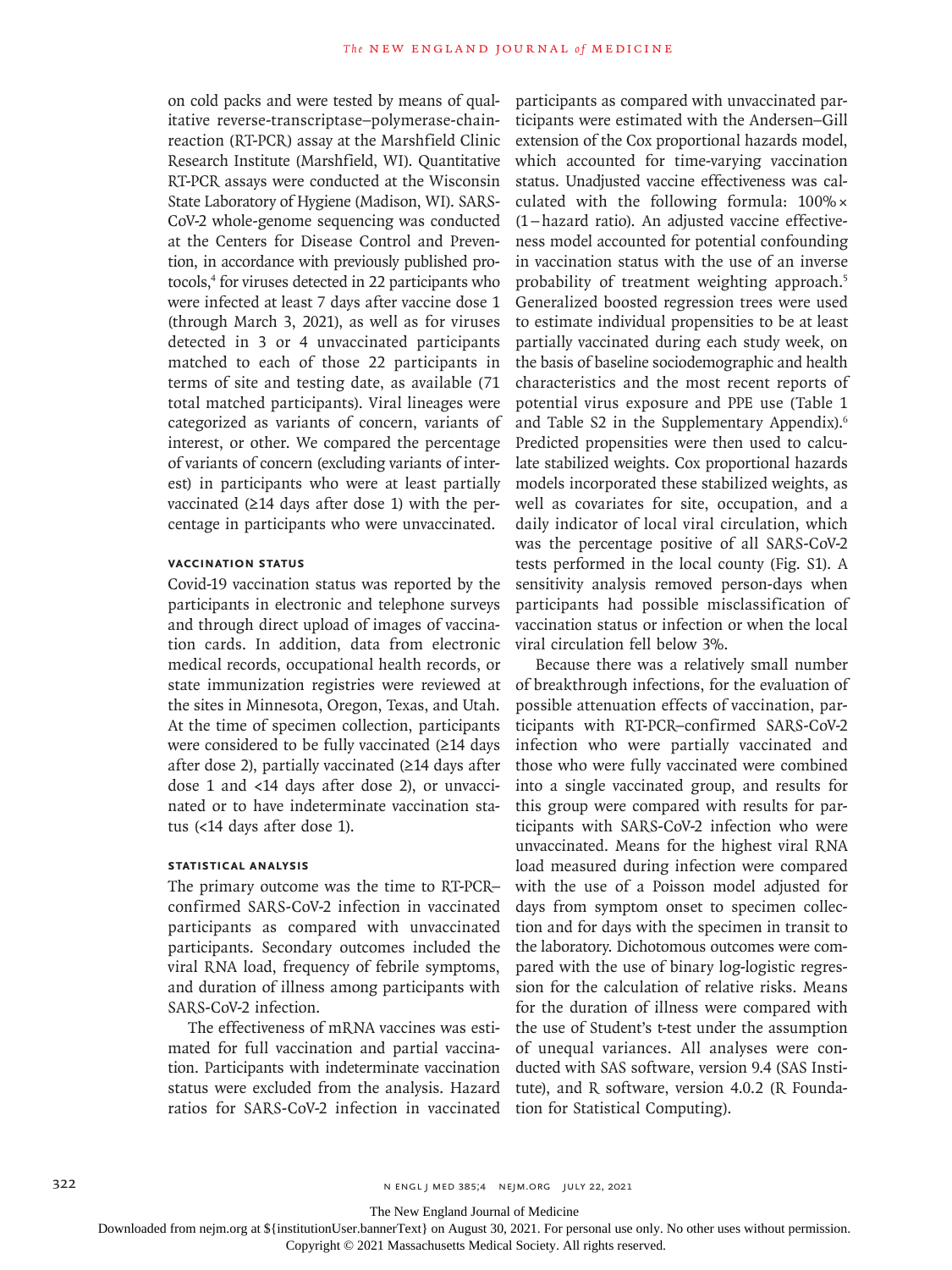# **RESULTS**

### **Participant Characteristics**

After the exclusion of 1147 participants who had laboratory documentation of SARS-CoV-2 infection before the start of the study period, the study sample consisted of 3975 participants (Fig. S2). Approximately half the participants (51%) were from the three study sites in Arizona (Table 1). Most participants were female (62%), 18 to 49 years of age (72%), White (86%), and non-Hispanic (83%) and had no chronic medical conditions (69%). The participants included primary health care providers (20%), such as physicians and other clinical leads; nurses and other allied health care personnel (33%); first responders (21%); and other essential and frontline workers (26%). Over the 17-week study period, adherence to weekly surveillance reporting and specimen collection was high (median, 100%; interquartile range, 82 to 100).

# **Vaccination**

A total of 3179 participants (80%) had received at least one dose of an authorized mRNA vaccine by April 10, 2021 (Table 1), and 2686 of those participants (84%) had received both recommended doses. Of the vaccine products administered, 67% were the BNT162b2 vaccine, 33% were the mRNA-1273 vaccine, and less than 1% were an unspecified mRNA vaccine. Because only 39 participants received the Ad26.COV2.S vaccine (Johnson & Johnson–Janssen), results for those participants could not be compared with results for participants who received the mRNA vaccines; therefore, person-time for those 39 participants was censored at vaccination, and they contributed only person-time associated with unvaccinated status. Participants most likely to have received at least one vaccine dose were located in Minnesota or Oregon, female, 50 years of age or older, White, non-Hispanic, or health care personnel or had at least one chronic medical condition. The mean number of hours of close contact with someone suspected or confirmed to have Covid-19 was lower and the percentage of time using PPE was higher among vaccinated participants (Table 1). Associations with additional covariates included in the vaccination-probability model are shown in Table S2. Standardized mean differences between vaccinated and unvaccinated participants for all covariates were well balanced after propensity weighting, with a maximum difference of 0.09 (Fig. S3).

## **SARS-CoV-2 Infections Confirmed by RT-PCR Assay**

SARS-CoV-2 infection was detected by means of RT-PCR assay in 204 participants (5%), of whom 5 were fully vaccinated, 11 partially vaccinated, and 156 unvaccinated; the 32 participants with indeterminate vaccination status were excluded. Of the 93 genetically sequenced viruses, 12 were detected in participants with indeterminate vaccination status and were excluded. Of the remaining viruses, 10 were variants of concern (8 were the B.1.429 variant and 1 was the B.1.427 variant [epsilon] and 1 was the B.1.1.7 variant [alpha]); 1 was a variant of interest (the P.2 variant [zeta]) (Table S3). There were 10 genetically sequenced viruses detected in partially or fully vaccinated participants; 3 of these 10 viruses (30%) were variants of concern (all the B.1.429 variant [epsilon]), as compared with 7 of the 70 viruses (10%) detected in unvaccinated participants (excluding the variant of interest).

RT-PCR–confirmed SARS-CoV-2 infection was most frequently detected in participants who were located in Arizona, Florida, or Texas or were male, Hispanic, or a first responder (Table 1). However, the frequency of infection did not differ according to reported hours of potential virus exposure or PPE use. Most participants with RT-PCR–confirmed SARS-CoV-2 infection had symptoms associated with Covid-19 before or within 1 day after specimen collection (74%) or within 2 to 14 days after specimen collection (13%); the remainder had other symptoms (2%) or were asymptomatic within the 14 days before and after specimen collection (11%). Only 26% of the participants with RT-PCR–confirmed infection received medical care, including 3 unvaccinated participants who were hospitalized; no deaths were reported.

Characteristics of the 16 participants who were partially or fully vaccinated at the time of SARS-CoV-2 infection and the 156 participants who were unvaccinated at the time of infection are shown in Table S5. The percentage who were infected while partially or fully vaccinated was highest among participants in Arizona, Minnesota, and Utah and among health care personnel; there

n ENGL J MED 385;4 NEJM.ORG JULY 22, 2021 323

The New England Journal of Medicine

Downloaded from nejm.org at \${institutionUser.bannerText} on August 30, 2021. For personal use only. No other uses without permission.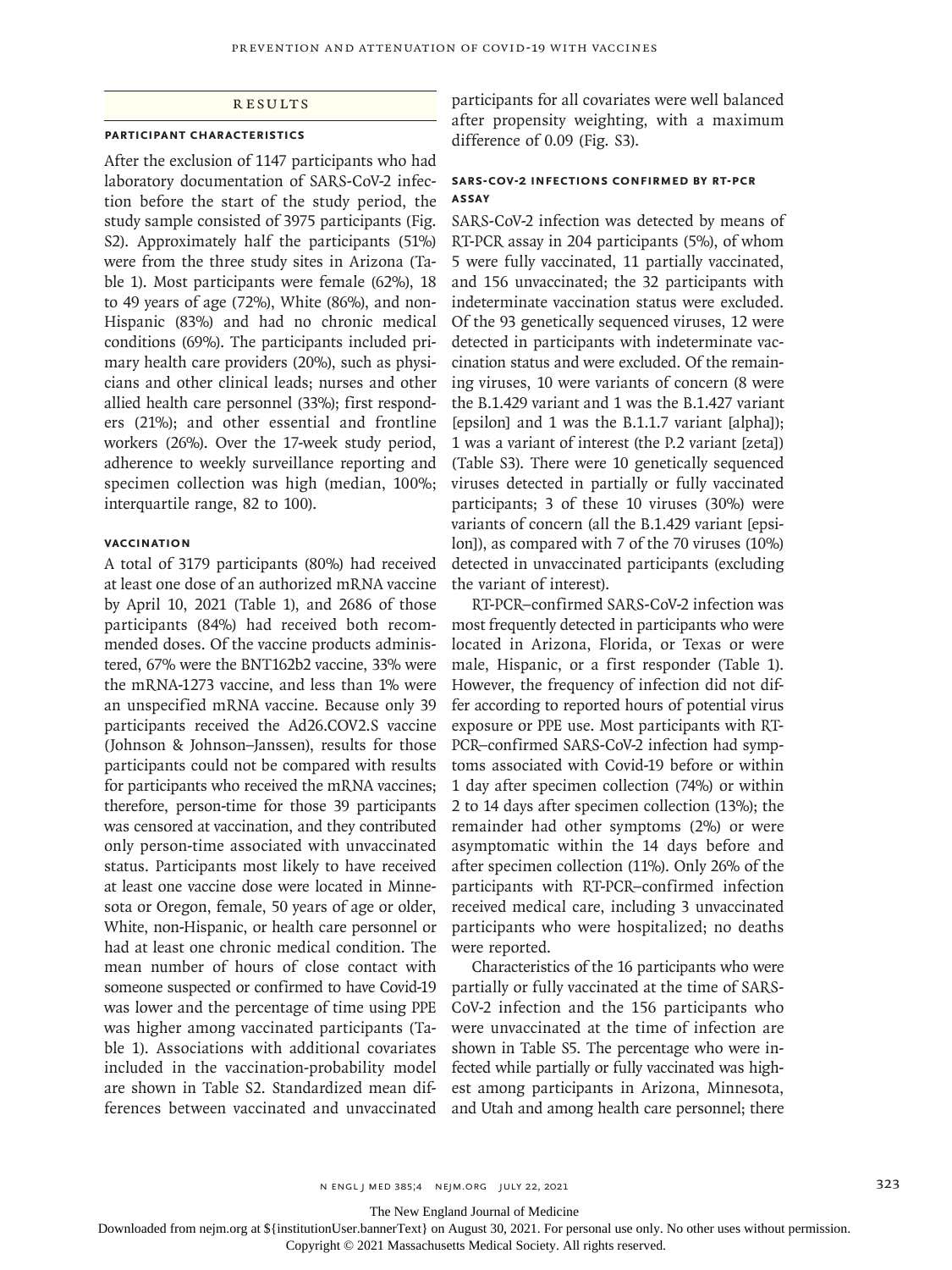| Table 1. Characteristics of the Participants According to SARS-CoV-2 Test Results and Vaccination Status.*                            |                      |                                                  |               |                           |                                     |  |
|---------------------------------------------------------------------------------------------------------------------------------------|----------------------|--------------------------------------------------|---------------|---------------------------|-------------------------------------|--|
| Characteristic                                                                                                                        | Overall <sup>*</sup> | <b>Results of RT-PCR Assay</b><br>for SARS-CoV-2 |               | <b>Vaccination Status</b> |                                     |  |
|                                                                                                                                       |                      | Negative                                         | Positive      | Unvaccinated              | Received ≥1 Dose<br>of mRNA Vaccine |  |
| Total participants - no. (%)                                                                                                          | 3975 (100)           | 3771 (95)                                        | 204(5)        | 796 (20)                  | 3179 (80)                           |  |
| Cohort location - no. (%) :                                                                                                           |                      |                                                  |               |                           |                                     |  |
| Phoenix, AZ                                                                                                                           | 504(13)              | 461 (91)                                         | 43(9)         | 105(21)                   | 399 (79)                            |  |
| Tucson, AZ                                                                                                                            | 1223 (31)            | 1148 (94)                                        | 75 (6)        | 274 (22)                  | 949 (78)                            |  |
| Other areas in Arizona                                                                                                                | 291(7)               | 276 (95)                                         | 15(5)         | 70 (24)                   | 221 (76)                            |  |
| Miami, FL                                                                                                                             | 239(6)               | 216 (90)                                         | 23(10)        | 111 (46)                  | 128 (54)                            |  |
| Duluth, MN                                                                                                                            | 456 (11)             | 445 (98)                                         | 11(2)         | 32(7)                     | 424 (93)                            |  |
| Portland, OR                                                                                                                          | 491 (12)             | 486 (99)                                         | 5(1)          | 44 (9)                    | 447 (91)                            |  |
| Temple, TX                                                                                                                            | 302(8)               | 284 (94)                                         | 18(6)         | 66 (22)                   | 236 (78)                            |  |
| Salt Lake City, UT                                                                                                                    | 469 (12)             | 455 (97)                                         | 14(3)         | 94 (20)                   | 375 (80)                            |  |
| Sex - no. (%)                                                                                                                         |                      |                                                  |               |                           |                                     |  |
| Female                                                                                                                                | 2464 (62)            | 2349 (95)                                        | 111(5)        | 423 (17)                  | 2037 (83)                           |  |
| Male                                                                                                                                  | 1511 (38)            | 1422 (94)                                        | 93(6)         | 373 (25)                  | 1142 (76)                           |  |
| Age group - no. (%)                                                                                                                   |                      |                                                  |               |                           |                                     |  |
| $18-49$ yr                                                                                                                            | 2847 (72)            | 2705 (95)                                        | 142(5)        | 602(21)                   | 2245 (79)                           |  |
| $\geq 50$ yr                                                                                                                          | 1128 (28)            | 1066 (95)                                        | 62(5)         | 194 (17)                  | 934 (83)                            |  |
| Race — no. $(\%)$                                                                                                                     |                      |                                                  |               |                           |                                     |  |
| White                                                                                                                                 | 3431 (86)            | 3253 (95)                                        | 178(5)        | 659 (19)                  | 2772 (81)                           |  |
| Other                                                                                                                                 | 544 (14)             | 518 (95)                                         | 26(5)         | 137(25)                   | 407 (75)                            |  |
| Ethnic group – no. $(\%)$                                                                                                             |                      |                                                  |               |                           |                                     |  |
| Hispanic                                                                                                                              | 685 (17)             | 625 (91)                                         | 60(9)         | 198 (29)                  | 487 (71)                            |  |
| Non-Hispanic                                                                                                                          | 3290 (83)            | 3146 (96)                                        | 144(4)        | 598 (18)                  | 2692 (82)                           |  |
| Occupation - no. (%)                                                                                                                  |                      |                                                  |               |                           |                                     |  |
| Primary health care provider                                                                                                          | 809 (20)             | 793 (98)                                         | 16(2)         | 45(6)                     | 764 (94)                            |  |
| Nurse or other allied health care personnel                                                                                           | 1310 (33)            | 1244 (95)                                        | 66(5)         | 204(16)                   | 1106 (84)                           |  |
| First responder                                                                                                                       | 818 (21)             | 745 (91)                                         | 73 (9)        | 257 (31)                  | 561 (69)                            |  |
| Other essential or frontline worker                                                                                                   | 1038 (26)            | 989 (95)                                         | 49(5)         | 290 (28)                  | 748 (72)                            |  |
| Chronic conditions - no. (%)**                                                                                                        |                      |                                                  |               |                           |                                     |  |
| None                                                                                                                                  | 2728 (69)            | 2589 (95)                                        | 139(5)        | 582 (21)                  | 2146 (79)                           |  |
| $\geq$ 1                                                                                                                              | 1247 (31)            | 1182 (95)                                        | 65(5)         | 214(17)                   | 1033 (83)                           |  |
| Potential virus exposure and use of PPE -<br>median (IQR) per participant                                                             |                      |                                                  |               |                           |                                     |  |
| Hours within 3 ft (1 m) of others at work in<br>previous 7 days                                                                       | $27(20-35)$          | $27(20-35)$                                      | $25(20-38)$   | $26(20-36)$               | $27(20-35)$                         |  |
| Percentage of time using PPE among those<br>reporting close contact at work                                                           | 99 (90-100)          | 99 (90-100)                                      | $100(89-100)$ | $96(79 - 100)$            | 99 (99-100)                         |  |
| Hours within 3 ft of someone suspected or con-<br>firmed to have Covid-19 at work, at home, or<br>in the community in previous 7 days | $8(2-24)$            | $8(2-24)$                                        | $6(2-23)$     | $10(3-27)$                | $7(2-23)$                           |  |
| Percentage of time using PPE among those<br>reporting close contact with the virus                                                    | $100(97-100)$        | $100(97-100)$                                    | $100(95-100)$ | $100(90-100)$             | $100(98 - 100)$                     |  |

324 n engl j med 385;4 nejm.org July 22, 2021

The New England Journal of Medicine

Downloaded from nejm.org at \${institutionUser.bannerText} on August 30, 2021. For personal use only. No other uses without permission.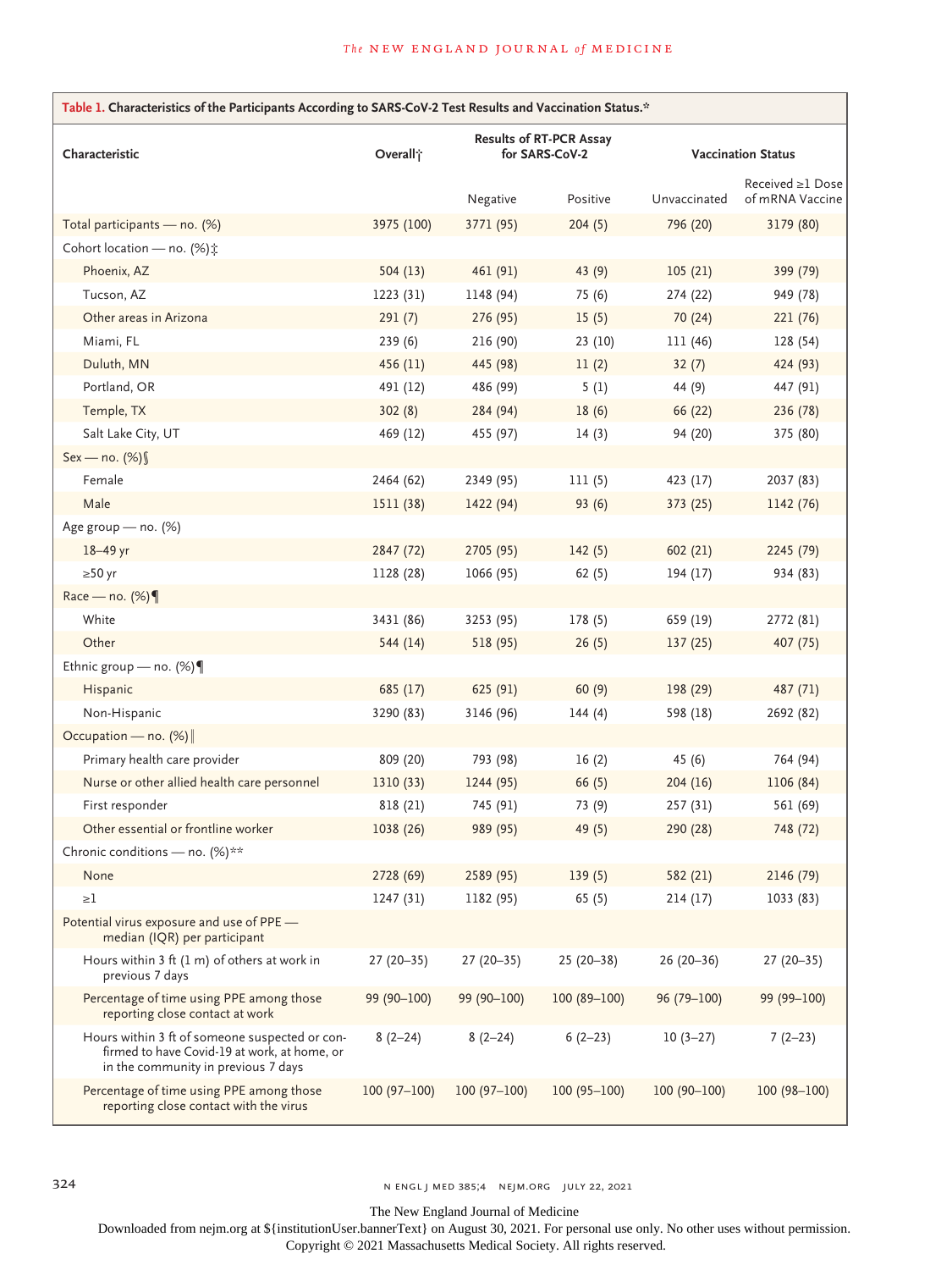#### **Table 1. (Continued.)**

- \* Percentages may not total 100 because of rounding. Covid-19 denotes coronavirus disease 2019, IQR interquartile range, mRNA messenger RNA, RT-PCR reverse-transcriptase–polymerase-chain-reaction, PPE personal protective equipment, and SARS-CoV-2 severe acute respiratory syndrome coronavirus 2.
- † The percentages in this column are based on the total number of participants in the study; all other percentages are based on the total number of participants with the given characteristic, which is provided in this column. The study sample excluded 1147 participants with laboratory documentation of SARS-CoV-2 infection before the start of the study period.
- ‡ The percentage of participants who received at least one dose of vaccine across sites with the highest observed vaccination rates (Portland, OR, Duluth, MN, and Salt Lake City, UT) was compared with the percentage across sites with the lowest observed vaccination rates (Phoenix, AZ, Tucson, AZ, other areas in Arizona, Miami, FL, and Temple, TX), with a chi-square value of 88.3 (P<0.001).
- For the 15 participants with missing data regarding biologic sex, the data were imputed as the most common category (female).
- ¶ Race and ethnic group were reported by the participant.
- ‖ Primary health care providers included physicians, physician assistants, nurse practitioners, and dentists; allied health care personnel included nurses, therapists, technicians, medical assistants, orderlies, and all others providing clinical support in inpatient or outpatient settings; first responders included firefighters, law enforcement, corrections officers, and emergency medical technicians; and other essential and frontline workers included teachers and hospitality, delivery, and retail workers, as well as all other occupations that require routine close contact with the public, customers, or coworkers.
- \*\* For the 77 participants who did not provide a response, the data were imputed as none, pending further verification.

sociodemographic or health characteristics or according to potential virus exposure or PPE use.

# **Effectiveness of mRNA Vaccines against SARS-CoV-2 Infection**

During the 17-week study period, a total of 3964 participants contributed a median of 19 unvaccinated days per participant (interquartile range, 8 to 41; total days, 127,971), during which 156 RT-PCR–confirmed SARS-CoV-2 infections were identified. A total of 3001 participants contributed a median of 22 partially vaccinated days (interquartile range, 21 to 28; total days, 81,168), during which 11 RT-PCR–confirmed infections were identified. A total of 2510 participants contributed a median of 69 fully vaccinated days (interquartile range, 53 to 81; total days, 161,613), during which 5 RT-PCR–confirmed infections were identified. Results of vaccination-propensity weight calculations are shown in Figure S3.

Estimated adjusted vaccine effectiveness against RT-PCR–confirmed SARS-CoV-2 infection was 91% (95% confidence interval [CI], 76 to 97) with full vaccination and 81% (95% CI, 64 to 90) with partial vaccination (Table 2). Estimates of vaccine effectiveness according to mRNA vaccine product and age group are shown in Table 2. Point estimates of vaccine effectiveness were unchanged in a sensitivity analysis that excluded periods of low local viral circulation (Table S4).

# **Attenuation of Viral RNA Load with Vaccination**

There were no substantial associations between the mean viral RNA load and participant charac-

were no substantial differences according to other teristics, except for a somewhat lower viral RNA load among first responders (Table S6). The mean viral RNA load was  $3.8 \log_{10}$  copies per milliliter among unvaccinated participants and  $2.3 \log_{10}$ copies per milliliter among partially or fully vaccinated participants; in an adjusted model, the viral RNA load was 40% lower (95% CI, 16.3 to 57.3) with at least partial vaccination than with no vaccination (Table 3). Among vaccinated participants, the mean viral RNA load decreased after receipt of dose 1 (Fig. S4). Viral RNA was detected for only 1 week in most partially or fully vaccinated participants (75%) and was detected for more than 1 week in most unvaccinated participants (72%); the risk of viral RNA detection for more than 1 week was 66% lower with at least partial vaccination (Table 3).

#### **Attenuation of Febrile Symptoms and Duration of Illness with Vaccination**

There were no substantial associations between measures of the severity and duration of Covid-19 and participant characteristics, except for a lower mean duration of illness among participants located in Texas and Utah and a lower frequency of febrile symptoms among participants located in Florida and Utah (Table S6). Among participants with RT-PCR–confirmed SARS-CoV-2 infection, only 25% of those who were partially or fully vaccinated reported febrile symptoms, as compared with 63% of those who were unvaccinated; the risk of febrile symptoms was 58% lower with at least partial vaccination (Table 3). Vaccinated participants also reported 6.4 fewer total days of symptoms (95% CI, 0.4 to 12.3) and 2.3 fewer

The New England Journal of Medicine

Downloaded from nejm.org at \${institutionUser.bannerText} on August 30, 2021. For personal use only. No other uses without permission.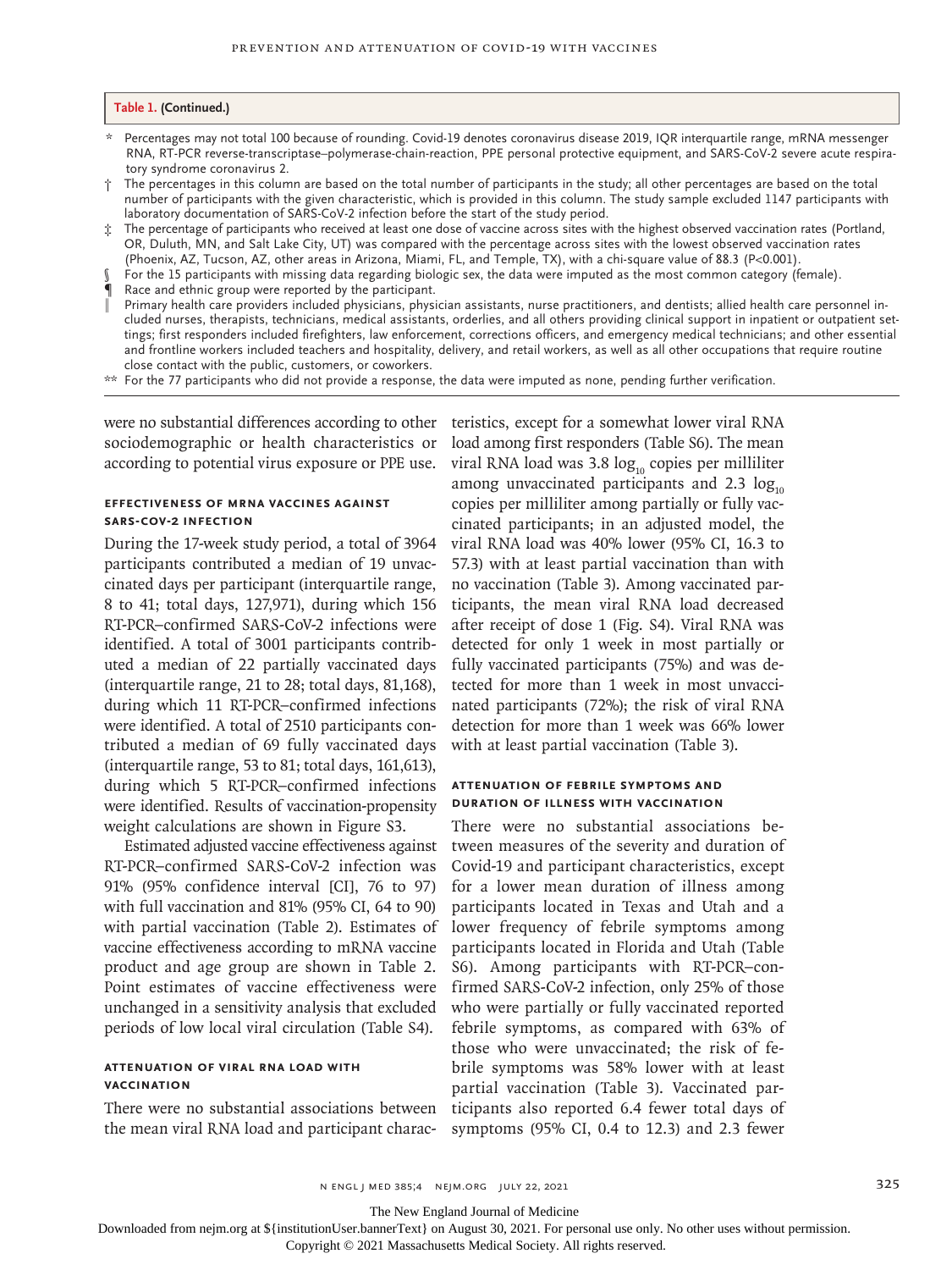| Table 2. Effectiveness of mRNA Vaccines in Preventing SARS-CoV-2 Infection with Full and Partial Vaccination.* |                               |             |               |                                 |                        |               |  |
|----------------------------------------------------------------------------------------------------------------|-------------------------------|-------------|---------------|---------------------------------|------------------------|---------------|--|
| Characteristic and<br><b>Vaccination Status</b>                                                                | Contributing<br>Participants; | Person-Days |               | SARS-CoV-2<br><b>Infections</b> | Vaccine Effectiveness: |               |  |
|                                                                                                                |                               |             |               |                                 | Unadjusted             | Adjusted      |  |
|                                                                                                                | no.                           | total no.   | median (IQR)  | no.                             | percent (95% CI)       |               |  |
| Overall                                                                                                        |                               |             |               |                                 |                        |               |  |
| Unvaccinated                                                                                                   | 3964                          | 127,971     | $19(8-41)$    | 156                             |                        |               |  |
| Partially vaccinated                                                                                           | 3001                          | 81,168      | $22(21-28)$   | 11                              | $86(74-93)$            | $81(64 - 90)$ |  |
| Fully vaccinated                                                                                               | 2510                          | 161,613     | $69(53 - 81)$ | 5                               | 92 (80-97)             | 91 (76-97)    |  |
| mRNA vaccine product                                                                                           |                               |             |               |                                 |                        |               |  |
| BNT162b2 vaccine                                                                                               |                               |             |               |                                 |                        |               |  |
| Unvaccinated                                                                                                   | 3964                          | 127,971     | $19(8-41)$    | 156                             |                        |               |  |
| Partially vaccinated                                                                                           | 2005                          | 49,516      | $21(21-22)$   | 8                               | 85 (69-93)             | 80 (60-90)    |  |
| Fully vaccinated                                                                                               | 1731                          | 120,653     | $77(64 - 82)$ | 3                               | 94 (82-98)             | 93 (78-98)    |  |
| mRNA-1273 vaccine                                                                                              |                               |             |               |                                 |                        |               |  |
| Unvaccinated                                                                                                   | 3964                          | 127,971     | $19(8-41)$    | 156                             |                        |               |  |
| Partially vaccinated                                                                                           | 982                           | 31,231      | $28(28-31)$   | 3                               | 88 (61-96)             | 83 (40-95)    |  |
| Fully vaccinated                                                                                               | 770                           | 40,394      | 58 $(44-66)$  | $\overline{2}$                  | $84(31-96)$            | 82 (20-96)    |  |
| Age group                                                                                                      |                               |             |               |                                 |                        |               |  |
| $<$ 50 yr                                                                                                      |                               |             |               |                                 |                        |               |  |
| Unvaccinated                                                                                                   | 2838                          | 90,768      | $18(8-42)$    | 107                             |                        |               |  |
| Partially vaccinated                                                                                           | 2116                          | 57,064      | $22(21-28)$   | 8                               | $87(72 - 94)$          | $81(59-91)$   |  |
| Fully vaccinated                                                                                               | 1760                          | 114,676     | 72 (55-81)    | 4                               | $91(75-97)$            | 90 (69-97)    |  |
| $\geq 50$ yr                                                                                                   |                               |             |               |                                 |                        |               |  |
| Unvaccinated                                                                                                   | 1126                          | 37,203      | $21(9-40)$    | 49                              |                        |               |  |
| Partially vaccinated                                                                                           | 885                           | 24,104      | $22(21-28)$   | $\overline{3}$                  | 84 (46-95)             | 78 (28-93)    |  |
| Fully vaccinated                                                                                               | 750                           | 46,937      | 68 (50-80)    | 1                               | 95 (59-99)             | 94 (51-99)    |  |

\* At the time of specimen collection, participants were considered to be fully vaccinated (≥14 days after dose 2), partially vaccinated (≥14 days after dose 1 and <14 days after dose 2), or unvaccinated or to have indeterminate vaccination status (<14 days after dose 1). The 32 participants with SARS-CoV-2 infection who had indeterminate vaccination status were excluded, as were all person-days associated with indeterminate vaccination status.

† The number of contributing participants does not equal the total number of participants in the study because contributing participants were required to be in active surveillance and to have met the vaccination criteria.

‡ Vaccine effectiveness was calculated with the following formula: 100%×(1 −hazard ratio for SARS-CoV-2 infection in vaccinated vs. unvaccinated participants). Adjusted vaccine effectiveness was inversely weighted for the propensity to be vaccinated, with doubly robust adjustment for local viral circulation, site, and occupation.

0.8 to 3.7) than unvaccinated participants.

#### Discussion

In a prospective cohort study involving 3975 health care personnel, first responders, and other essential and frontline workers followed over 17 weeks in six U.S. states, the effectiveness of the which routine SARS-CoV-2 testing was also conmRNA vaccines BNT162b2 and mRNA-1273 in ducted.7

days spent sick in bed with Covid-19 (95% CI, preventing symptomatic and asymptomatic RT-PCR–confirmed SARS-CoV-2 infection was 91% (95% CI, 76 to 97) with full vaccination; vaccine effectiveness was 81% with partial vaccination. These estimates of vaccine effectiveness in realworld conditions are consistent with findings from efficacy trials $1,2$  and from a similar prospective study involving health care personnel in

326 **NED 385;4 NEIM.ORG JULY 22, 2021** 

The New England Journal of Medicine

Downloaded from nejm.org at \${institutionUser.bannerText} on August 30, 2021. For personal use only. No other uses without permission.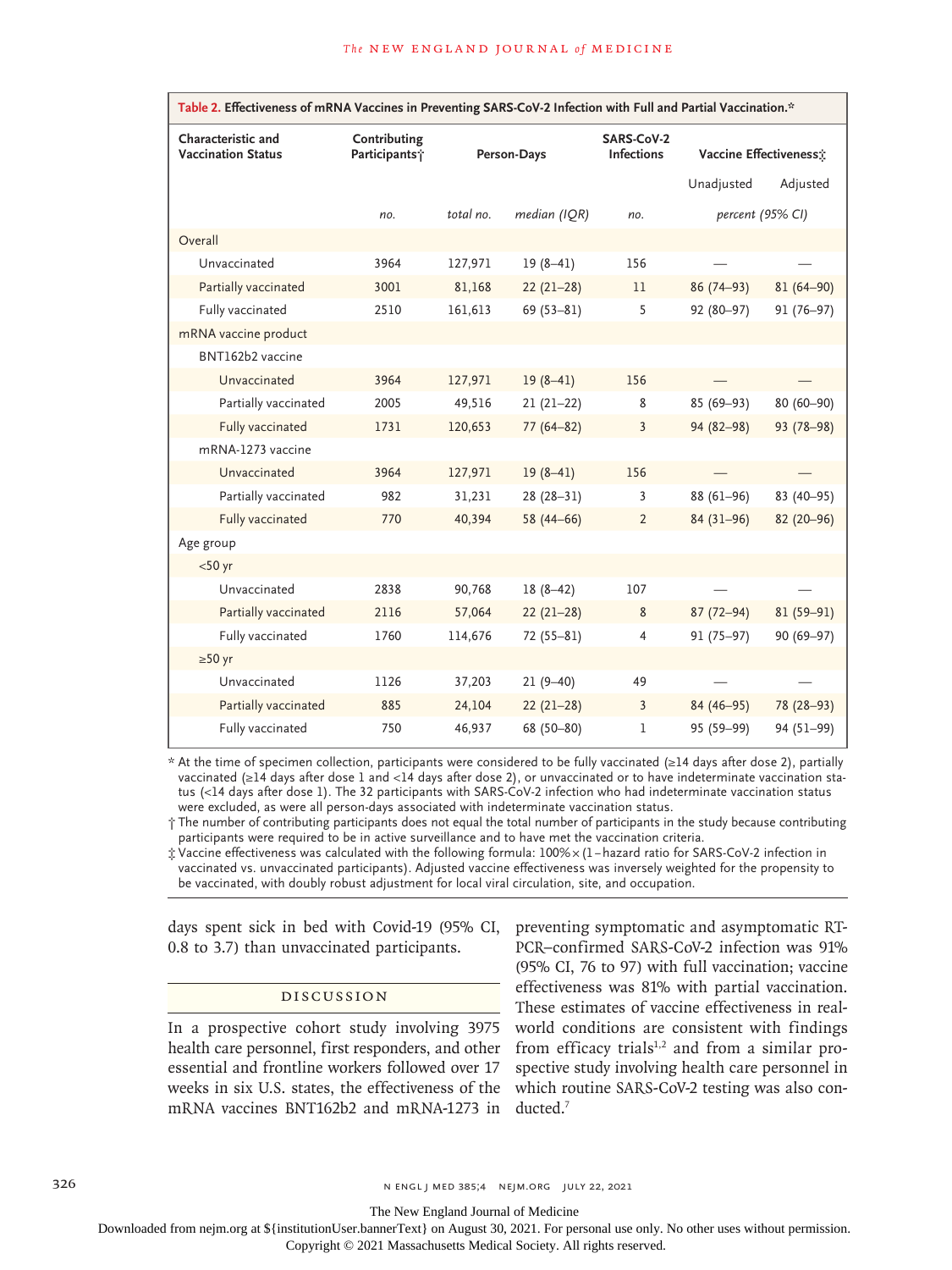**Table 3. Viral RNA Load, Duration of Viral RNA Detection, Frequency of Febrile Symptoms, and Duration of Illness in Vaccinated and Unvaccinated Participants with SARS-CoV-2 Infection.\***

| Variable                                                  | Unvaccinated    | Partially or Fully<br>Vaccinated | Difference (95% CI)        |
|-----------------------------------------------------------|-----------------|----------------------------------|----------------------------|
| Viral RNA load                                            |                 |                                  |                            |
| No. assessed                                              | 155             | 16                               |                            |
| Mean — $log_{10}$ copies/ml <sup>+</sup>                  | $3.8 \pm 1.7$   | $2.3 + 1.7$                      | 40.2 (16.3-57.3) $\hat{x}$ |
| Duration of viral RNA detection                           |                 |                                  |                            |
| No. assessed                                              | 155             | 16                               |                            |
| $Mean - days$                                             | $8.9 \pm 10.2$  | $2.7 + 3.0$                      | $6.2(4.0-8.4)$             |
| Detection of viral RNA for >1 week - no./total<br>no. (%) | 113/156(72.4)   | 4/16(25.0)                       | $0.34(0.15 - 0.81)$        |
| Febrile symptoms — no./total no. $(\%)$                   | 94/149 (63.1)   | 4/16(25.0)                       | $0.42$ (0.18-0.98)         |
| Total days of symptoms                                    |                 |                                  |                            |
| No. assessed                                              | 148             | 16                               |                            |
| $Mean - days$                                             | $16.7 \pm 15.7$ | $10.3 \pm 10.3$                  | $6.4(0.4-12.3)$            |
| Days spent sick in bed                                    |                 |                                  |                            |
| No. assessed                                              | 147             | 15                               |                            |
| $Mean - days$                                             | $3.8 + 5.9$     | $1.5 + 2.1$                      | $2.3(0.8-3.7)$             |
|                                                           |                 |                                  |                            |

\* Plus–minus values are means ±SD. The following unvaccinated participants were excluded from the total number assessed: 1 participant for viral RNA load and duration of viral RNA detection (the specimen could not be tested because of insufficient volume), 7 for febrile symptoms (they did not complete an illness survey to document symptoms), 8 for total days of symptoms (7 did not complete an illness survey and 1 had an illness that had not resolved by April 10, 2021), and 9 for days spent sick in bed (7 did not complete an illness survey, 1 had an illness that had not resolved by April 10, 2021, and 1 did not provide a response on the illness survey). In addition, 1 vaccinated participant was excluded from the total number assessed for days spent sick in bed (that person did not provide a response on the illness survey).

† Means were based on the maximum viral load measured among all mid-turbinate nasal swabs from each participant with RT-PCR–confirmed SARS-CoV-2 infection and were compared with the use of a Poisson model adjusted for days from symptom onset to specimen collection and days with the specimen in transit to the laboratory.

‡ The value is a relative difference (percent).

The value is a relative risk, indicating  $66\%$  lower risk in vaccinated participants.

Febrile symptoms were defined as fever, feverishness, chills, or a measured temperature higher than 38°C.

‖ The value is a relative risk, indicating 58% lower risk in vaccinated participants.

breakthrough RT-PCR–confirmed SARS-CoV-2 infection despite vaccination, the mRNA vaccines appeared to attenuate infection and disease in multiple ways. Participants who were partially or fully vaccinated at the time of infection had a 40% lower viral RNA load and a 66% lower risk of viral RNA detection for more than 1 week than participants who were unvaccinated at infection. Partially or fully vaccinated participants also had a 58% lower risk of febrile symptoms and a shorter duration of illness, with approximately 6 fewer days of symptoms and 2 fewer days spent sick in bed, than unvaccinated participants. The observed presence of a reduced severe symptoms in patients with moderate

Among the small number of participants with vaccines is consistent with findings in a recent report,<sup>8</sup> and the observed combination of virologic and clinical effects is consistent with previous findings of a lower level and shorter duration of viral RNA detection with milder Covid-19.9

viral RNA load after the administration of mRNA Covid-19 who received the Ad26.COV2.S vaccine The mechanisms by which vaccination attenuates Covid-19 are largely unknown, but the effect is probably due to recall of immunologic memory responses that reduce viral replication and accelerate the elimination of virally infected cells.10 The biologic plausibility of these benefits is supported by the observation of similar phenomena in studies of other vaccines.10-19 Our findings are also consistent with reports of less

n ENGL J MED 385;4 NEJM.ORG JULY 22, 2021 327

The New England Journal of Medicine

Downloaded from nejm.org at \${institutionUser.bannerText} on August 30, 2021. For personal use only. No other uses without permission.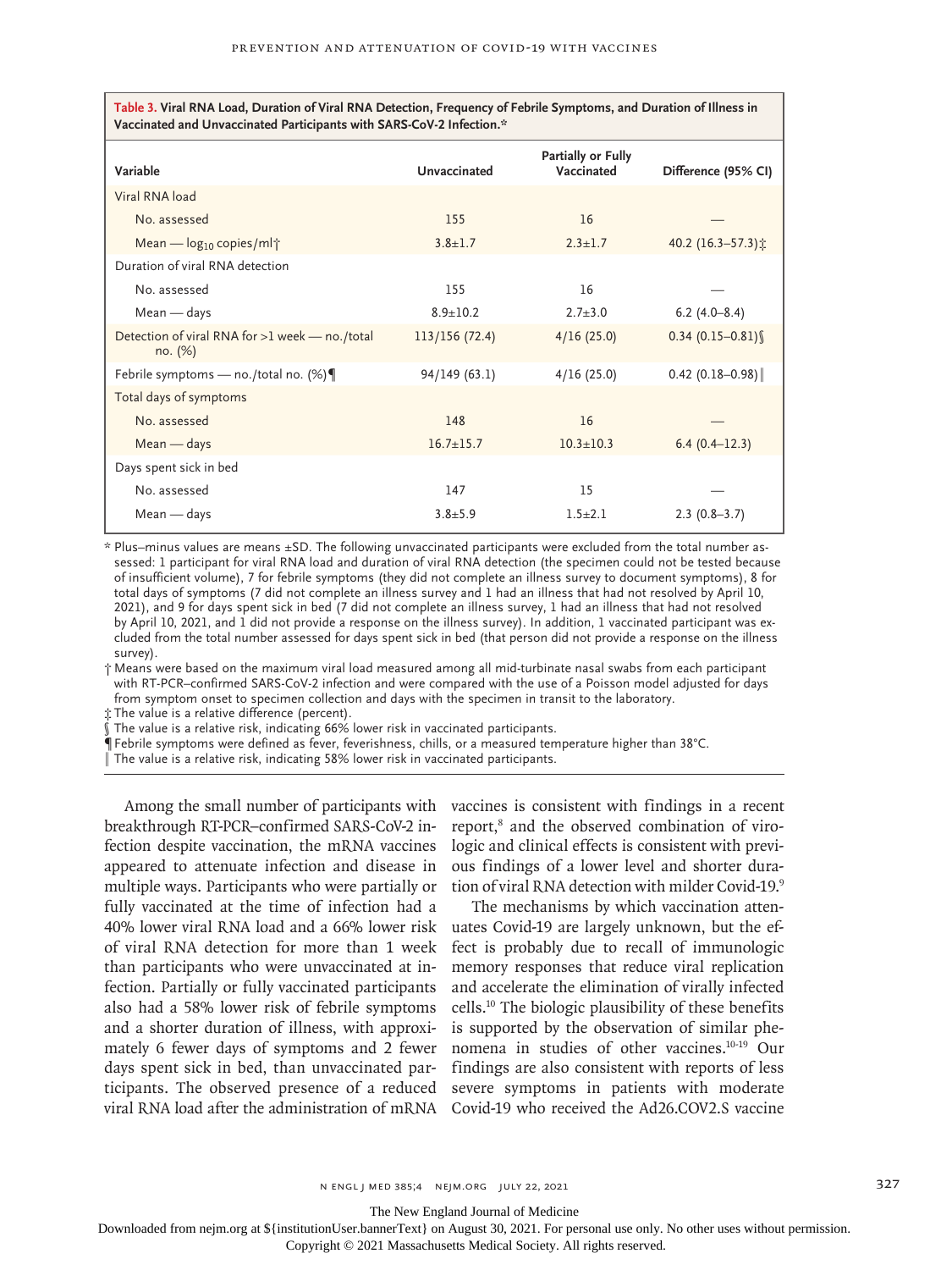than in those who received placebo in a randomized, controlled trial.<sup>20</sup>

Strengths of this study include the focus on working-age adults without previous laboratorydocumented SARS-CoV-2 infection, the use of weekly testing for SARS-CoV-2 infection and illness with high adherence to surveillance, the multimethod documentation of vaccination status, and the estimation of vaccine effectiveness with vaccination-propensity weighting, continuous updates regarding local viral circulation, and reports of potential virus exposure and PPE use. The use of a standard synthetic RNA to conduct quantitative RT-PCR assays improves on the methods used in many previous studies, which relied on cycle thresholds from real-time RT-PCR assays as a proxy for viral RNA loads.9

This study also has several limitations. First, although our estimate of 81% vaccine effectiveness with partial vaccination is similar to results provided in other reports,<sup>1,2,7,21,22</sup> this estimate is based on a relatively brief follow-up period (with a median of 22 partially vaccinated days, as compared with 69 fully vaccinated days, per participant). Second, we could have overestimated vaccine effectiveness if we disproportionately failed to detect infections among vaccinated participants because of attenuation of viral RNA load after vaccination or because of reductions in the sensitivity of RT-PCR assays associated with specimen collection by participants and shipping of specimens.<sup>23</sup> Third, we have not completed genetic sequencing for all viruses. Fourth, because there was a relatively small number of breakthrough infections, we could not differentiate attenuation effects associated with partial vaccination from effects associated with full vaccination. Similarly, sparse data reduced the precision of estimates, although the consistency of trends across measures affirms the direction of the overall effect. Fifth, because of the sparse data and limited racial and ethnic diversity among participants, we were unable to fully examine or adjust for potential confounders of vaccine attenuation effects. Nonetheless, we stratified our participant recruitment to ensure a combination of participant characteristics according to occupation, age, and sex; we did not observe consistent associations of sociodemographic or health characteristics or reported virus exposure or PPE use with vaccination status, viral RNA load, or duration of illness. Sixth, results for febrile symptoms and duration of illness were based on participant-reported data, which can be subject to recall and confirmation biases. Yet, the findings for these measures were consistent with the virologic findings of a reduced viral RNA load and duration of viral RNA detection among vaccinated participants. Finally, the detection of viral RNA is not equivalent to isolation of an infectious virus; however, low cycle thresholds on RT-PCR assay have been associated with the ability to isolate SARS-CoV-2 in culture,<sup>9</sup> and both the level and the duration of viral RNA detection are associated with infectivity and transmission in other viral infections.19,24-26

If further data confirm that the administration of mRNA vaccines reduces the number of viral RNA particles and the duration of viral RNA detection, thereby blunting the infectivity of SARS-CoV-2, then the overall results support that mRNA vaccines not only are highly effective in preventing SARS-CoV-2 infection but also may mitigate the effects of breakthrough infections — a finding that is especially important to essential and frontline workers, given their potential to transmit the virus through frequent close contact with patients, coworkers, and the public.

The findings and conclusions in this report are those of the authors and do not necessarily represent the official position of the Centers for Disease Control and Prevention.

Supported by the National Center for Immunization and Respiratory Diseases and the Centers for Disease Control and Prevention (contracts 75D30120R68013 to Marshfield Clinic Research Institute, 75D30120C08379 to the University of Arizona, and 75D30120C08150 to Abt Associates).

Disclosure forms provided by the authors are available with the full text of this article at NEJM.org.

A data sharing statement provided by the authors is available with the full text of this article at NEJM.org.

We thank the participants involved in the study, as well as our colleagues at the Centers for Disease Control and Prevention; the University of Arizona, Arizona Department of Health Services, and the University of Miami; Kaiser Permanente Northwest; St. Luke's Regional Health Care System; the University of Utah; Marshfield Clinic Research Institute; Abt Associates; and Baylor Scott and White Health.

#### **Appendix**

The authors' full names and academic degrees are as follows: Mark G. Thompson, Ph.D., Jefferey L. Burgess, M.D., M.P.H., Allison L. Naleway, Ph.D., Harmony Tyner, M.D., M.P.H., Sarang K. Yoon, D.O., Jennifer Meece, Ph.D., Lauren E.W. Olsho, Ph.D., Alberto J.

328 **1.4 and 385;4 n engl j med 385;4 n engl j med 385;4 n engl j med 385;4 n engl d j med 385;4 n engl d j med 385;4 n engl d j med 385;4 n engl d j med 385;4 n engl d j med 385;4 n engl d j med 385;4 n engl d j med 385;4** 

The New England Journal of Medicine

Downloaded from nejm.org at \${institutionUser.bannerText} on August 30, 2021. For personal use only. No other uses without permission.